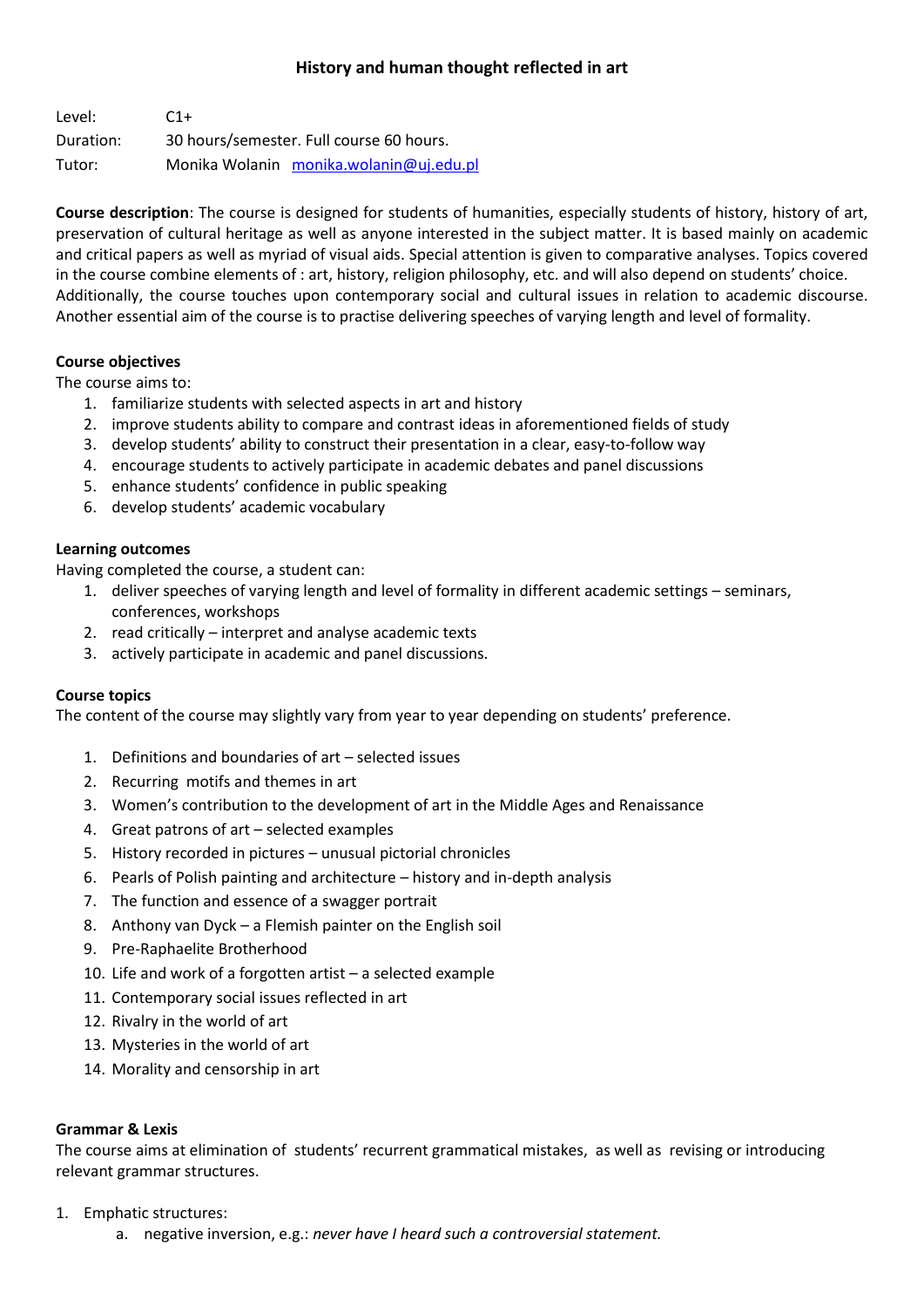- b. cleft sentences, e.g.: *What I need is a two-week break .*
- c. emphatic *do/does* and *did*, e.g.: *She did tell the truth*.
- 2. Linking devices to express result, reason, purpose, contrast
- *3.* Distancing the facts:
	- a. *seem/appear*
	- b. passive structures: *It is believed…, It was said…*
- *4.* Modal verbs to express speculation, necessity, probability

### **Functions**

- 1. Expressing opinion, approval, disapproval, disbelief, etc.
- 2. Discussing controversial issues
- 3. Asking for clarification
- 4. Expressing probability and certainty
- 5. Expressing speculation and deduction
- 6. Comparing and contrasting
- 7. Describing cause and effect
- 8. Being persuasive
- 9. Using cautious language (hedging), softening the message
- 10. Describing processes

#### **Assessment**

Students will be assessed on the basis of:

- 1. completing one individual assignment in a form of an oral presentation in each semester
- 2. preparing mini-speeches for group and panel discussions
- 3. end-of-term test or a written assignment
- 4. regular attendance and active participation in class

#### **Points ranges**

0-59% – niedostateczny 60-67% – dostateczny 68-75% – dostateczny plus 76-83% – dobry 84-91% – dobry plus 92-100% – bardzo dobry

#### **Selected resources**

- 1. Clemen, G., Stagno, L. British History Seen Through Art, Black Cat, 2001
- 2. Wilde O., *The Picture of Dorian Gray. (The Preface)*, Penguin Books, 1994.
- 3. Vasiliev, A.A. Justin the First. An Introduction to the Epoch of Justinian the Great, OUP, 1950

#### **Selected online sources**

[www.classicfm.com/composers/bingen/guides/discovering-great-composers-hildegard-von-bingen/](http://www.classicfm.com/composers/bingen/guides/discovering-great-composers-hildegard-von-bingen/)**,** access 26.09.2017

[www.britannica.com/biography/Saint-Hildegard,](http://www.britannica.com/biography/Saint-Hildegard) access 26.09.2017

www. owlcation.com/humanities/Life-and-Works-of-Sofonisba-Anguissola-Noblewoman-Portraitist-of-Philip-II, access 24.09.2017

[www.bl.uk/romantics-and-victorians/articles/the-pre-raphaelites,](http://www.bl.uk/romantics-and-victorians/articles/the-pre-raphaelites) access 12.08.2018

[www.tate.org.uk/art/art-terms/p/pre-raphaelite,](http://www.tate.org.uk/art/art-terms/p/pre-raphaelite) access 12.08.2018

[www.britannica.com/art/Pre-Raphaelite-Brotherhood,](http://www.britannica.com/art/Pre-Raphaelite-Brotherhood) access 12.08.2018

[www.encyclopedia.com/people/literature-and-arts/european-art-1600-present-biographies/sofonisba-anguissola](http://www.encyclopedia.com/people/literature-and-arts/european-art-1600-present-biographies/sofonisba-anguissola)**,**  access 26.09.2017